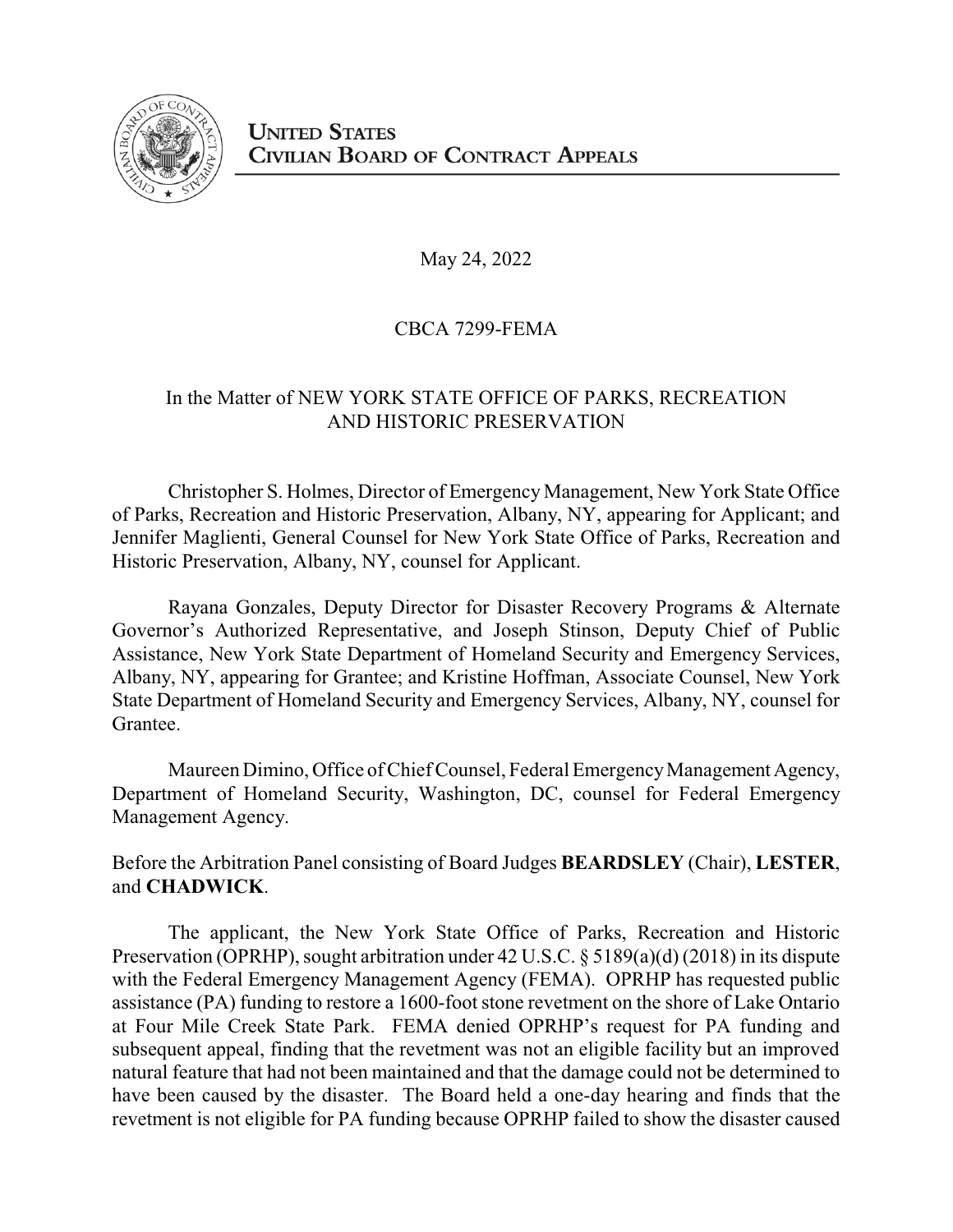damage to the revetment or the shoreline. We do not determine if the revetment is an improved and maintained natural feature or a facility.

### Background

Four Mile Creek State Park, bordering the southwestern edge of Lake Ontario, consists of 2000 feet of natural shoreline, hillsides, and slopes. In 1972, OPRHP designed and built a 1600-foot "rubble mound revetment" on the shoreline of Lake Ontario within the park to protect the shoreline and park from erosion and deterioration. The revetment consisted of a shaped slope with ground cover, an armor rock structure, a filter layer, and toe protection.

From May 2 to August 6, 2017, flooding caused severe damage throughout western New York. The President declared a major disaster on November 14, 2017, authorizing PA funding in Niagara County, where the park is located. OPRHP seeks PA funding to restore the 1600-foot revetment and to protect the park's shoreline. OPRHP describes the damage caused by the flooding as "significant stone displacement, multiple mature trees toppled near-simultaneously, and additional erosion." Applicant's Statement in Reply to FEMA's Expert Report at 3. OPRHP asserts that "once the placed stone feature [revetment] was extensively damaged by the declared event and failed to serve its original purpose," the shoreline and mature trees suffered damage. Applicant's Exhibit 16.

#### Discussion

To be eligible for PA funding, the applicant must demonstrate that the required PA work resulted from the declared disaster. 44 CFR 206.223(a)(1) (2020); FEMA Public Assistance Program and Policy Guide (PAPPG) (Apr. 2018) at 19; *see City of Hattiesburg, Mississippi*, CBCA 7228-FEMA, 22-1 BCA ¶ 38,029, at 184,684 ("It is the applicant's responsibility to identify eligible repair work by showing that the disaster caused the damage."). FEMA does not provide PA funding for repair of damage caused by 1) deterioration; 2) deferred maintenance; 3) negligence; or 4) failure to protect the facility from further damage. PAPPG at 19-20; *see City of Liverpool*, CBCA 6593-FEMA, 20-1 BCA ¶ 37,497, at 182,169 (The applicant has the burden to distinguish between pre-disaster and disaster-related damage to a facility to establish that the damage was a result of the disaster rather than deterioration or deferred maintenance.).

OPRHP has failed to demonstrate that the declared disaster damaged the revetment or shoreline, and therefore, the requested new shoreline protection is not eligible for PA funding. According to OPRHP, "the stone shoreline protection served its intended function and required no repairs from the time it was constructed in 1972 until it was damaged" by the disaster. Applicant's Exhibit 7 at 3. To support an argument that the revetment performed as designed pre-disaster, OPRHP's engineer asserts that the revetment did not require repairs because "repairs are not performed unless displacement of stones would